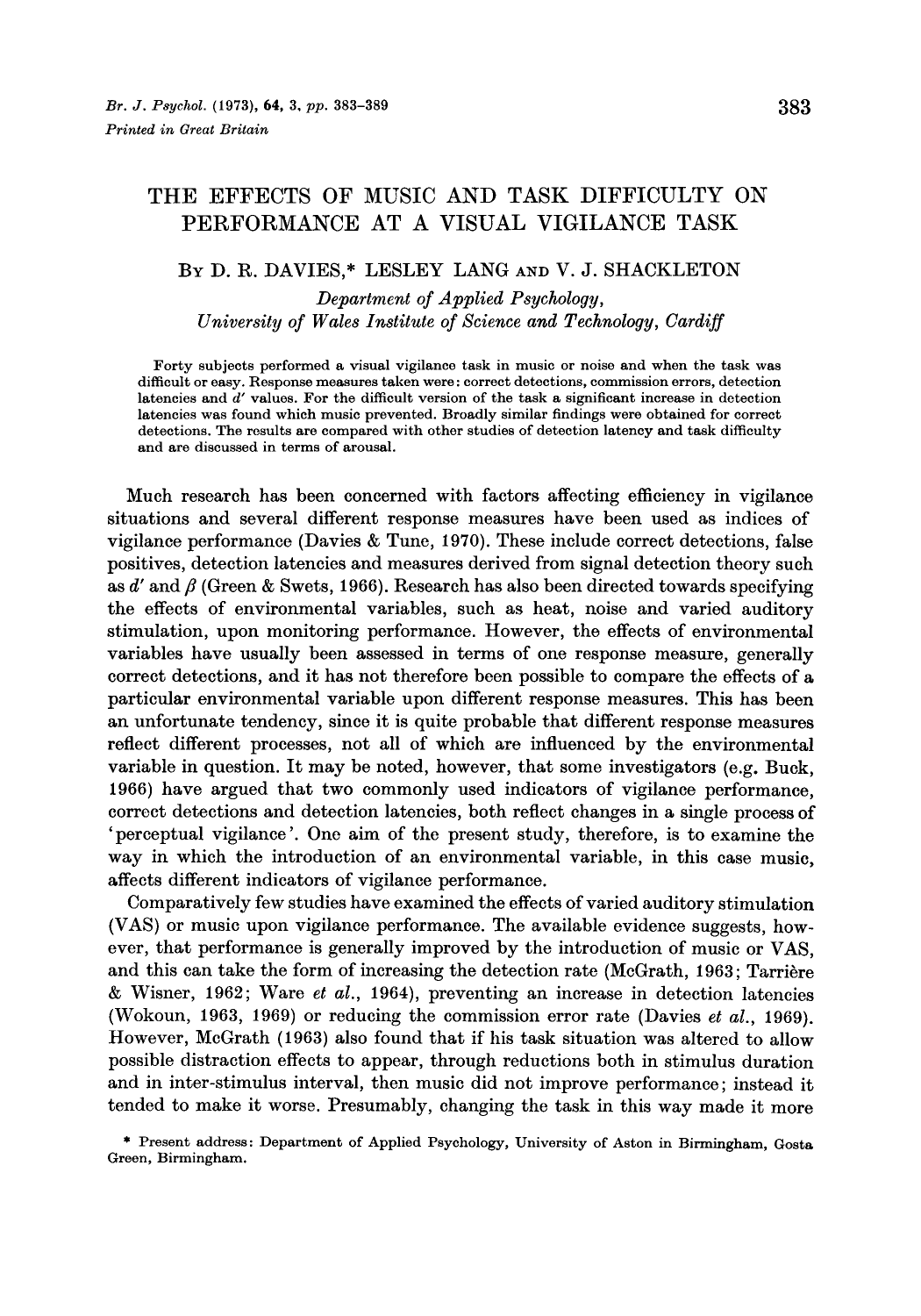## 384 D. R. DAVIES, LESLEY LANG AND V. J. SHACKLETON

difficult and the present study also seeks to determine the effects of music and task difficulty (defined here in terms of the brightness difference between signals and nonsignals) upon vigilance performance.

#### **METHOD**

#### *Subjects*

The subjects were **40** undergraduates **(20** men, **20** women) between the ages of **18** and **28** years, who were paid for their services. Ten subjects (five men, five women) were assigned to each of the four conditions of the experiment: Noise Easy (NE), Noise Difficult (ND), Music Easy (ME) and Music Difficult (MD).

#### *Apparatua* **and** *procedure*

Subjects were tested individually and in isolation, the experimenter remaining in **a** separate room. Their task was to detect and respond to **changes** in the brightness of **a** light situated at eye height at **a** viewing distance of **1.38** m. The light, which was placed behind **a** filter, came on at *5* sec. intervals, its onset and offset being controlled by **a** Crouzet punched-card programmer, Type **227** C. The duration of the light was *1* sec. The standard brightness of the light in both the 'easy' and the 'difficult' conditions was *0.5* ft.-c. In the 'easy' conditions the signal to be detected was a brightness increment of 0.9 ft.-c., while in the 'difficult' conditions the brightness increment constituting the signal was *0-5* ft.-c. The task lasted for **40** min. and during this time **48** signals were presented, **12** in each **10** min. period. Signals were presented at apparently random times in each **10** min. period and the same cycle of signal presentation was preserved in each period of the task.

Subjects were seated behind a small table on which were placed two response keys, one labelled 'yes' and the other 'no', since the apparatus was **also** being used for other research concerned with detection latencies associated with different types of response in a vigilance situation. The task was thus to some extent atypical, since it is usual in vigilance situations for subjects to have only one response key. However, Whittenburg *et* **al. (1956)** found that using two response keys, one for responding to signals and the other for non-signal stimuli, did not produce results that were markedly different from those obtained with one response key. Subjects were instructed to press **a** key each time that a light appeared, whether standard or signal, but to respond with the 'yes' key whenever they thought a signal had occurred and with the 'no' key whenever they thought **a** standard light had been presented. Both the accuracy of each response and its latency were recorded on the output from **a** Kienzle printer adapted to **a** Venner timer, Type TSA **6614.** 

In the 'music' conditions a tape-recording of music consisting of **20** different musical selections was relayed to the subject (at an average intensity of **75** dbA **as** measured by **a** Dawe sound-level meter) via a Ferrograph tape-recorder and a Leak speaker. The speaker was placed in the righthand corner of the room in which the subject sat, facing inwards towards the room's centre and in front of the subject at a distance of approximately **1-44** m. from him. **An** attempt was made to make the musical selections 'stimulating' in accordance with criteria suggested by Wokoun **(1969).** All the selections were instrumental ones, lasting an average of **2** min., and ranged from **a** solo guitar performance (Laurindo Almeida) to a large modern orchestra (Don Ellis). A number of measures relating to subjective feelings during the performance of the task were taken, but since these do not directly concern the effects of music upon detection efficiency, the findings will be reported elsewhere. Virtually all subjects found the music stimulating, but not all of them liked the musical selections. In the 'noise' conditions white noise of approximately the same intensity **(75** dbA) was relayed to the subject in the same way **as** thwt described above. This was the comparison condition used by McGrath **(1963).** 

Subjects were informed that the experiment was concerned with the effects of music upon working efficiency at a monotonous task. They were given a *5* min. sample of the task, **in** which six signals were presented at the same average inter-signal interval **as** that used in the main experiment, and were instructed to respond by pressing the appropriate key whenever **a** signal or standard light was presented. The signal was described to them and subjects began the main experiment once they had detected all the signals in the training session. No subject needed more than one session to achieve this. Subjects' watches were removed and they were given no indication of how long the task was to last.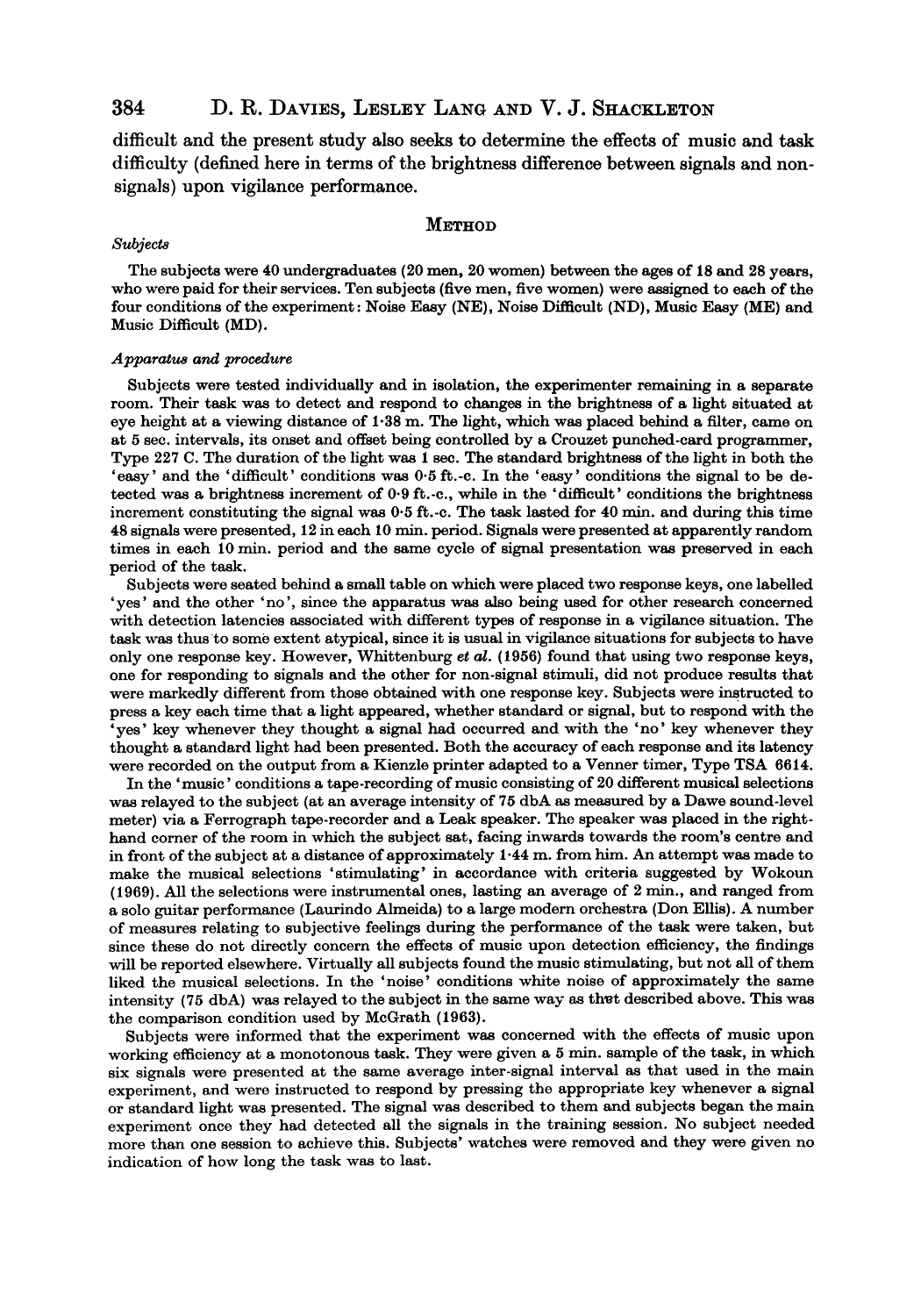Table **1.** *The mean percentage of signals correctly detected in each of the* **10** *min. periods*  **of** *the task in the four conditions of the experiment* 

| Condition<br>$\ddotsc$ | 10 min. periods of task |    |    |    |
|------------------------|-------------------------|----|----|----|
|                        |                         |    |    |    |
| Noise easy             | 87                      | 88 | 92 | 88 |
| Music easy             | 86                      | 87 | 89 | 87 |
| Noise difficult        | 82                      | 76 | 73 | 80 |
| Music difficult        | 94                      | 94 | 92 | 84 |

#### **RESULTS**

Correct detections, commission errors (that is, responding to **a** standard light **as** if it were a signal) and detection latencies were the principal measures taken. Correct detection and detection latency scores were each analysed in a 2  $\text{(easy/difficult)} \times 2$  $(music/noise) \times 4$  (time periods) analysis of variance. Commission error scores were analysed non-parametrically, since their distributions tended to be skewed. In addition,  $d'$  measures were derived and were also subjected to a  $2 \times 2 \times 4$  analysis of variance. The results for these four response measures are treated separately below.

*Correct detections.* The mean percentage of correct detections, by condition and by time, are shown in Table **1.** In the easy conditions, more signals were correctly detected in noise **(89** per cent) than in music **(87** per cent), while in the difficult conditions more were detected in music **(91** per cent) than in noise **(73** per cent). However, the only main effect or interaction which proved to be significant was the music  $\times$ difficulty  $\times$  time periods interaction ( $F = 3.96$ ; d.f. = 3, 108;  $P < 0.05$ ). This significant interaction can perhaps best be interpreted as indicating that when the task is easy, music has virtually no effect on the detection rate, and the detection rate is not affected by time at work, performance being maintained at much the same level throughout. However, when the task is difficult, music improves the detection rate substantially, although time at work also influences the percentage of signals correctly detected. In both music and noise conditions there is a tendency for performance at the difficult task to decline with time, with the exception of the fourth time period in the noise condition, where performance improves.

*Detection latencies.* Mean detection latency scores for the four conditions of the experiment over the four **10** min. periods of the task are shown in Fig. **I,** and the results of the  $2 \times 2 \times 4$  analysis of variance are shown in Table 2. As can be seen from Fig. 1 and Table 2, there is a significant main effect of difficulty  $(F = 4.71$ ; d.f. = 1,  $36; P < 0.05$ ) with the difficult conditions producing longer detection latencies, and a significant interaction of music  $\times$  difficulty  $\times$  time periods ( $F = 9.07$ ; d.f. = 3, 108;  $P < 0.001$ ). This significant interaction would seem to indicate that under difficult conditions in noise detection latencies significantly increase as a function of time on task, while in no other condition does time at work exert a significant influence on detection latencies. **As** with correct detections, when the task is easy the addition of music makes little difference to performance, but when the task is difficult, music improves performance quite considerably. This effect **is** much more clear-cut in the case of detection latencies, however.

*Commission errors.* The mean number of commission errors made in the easy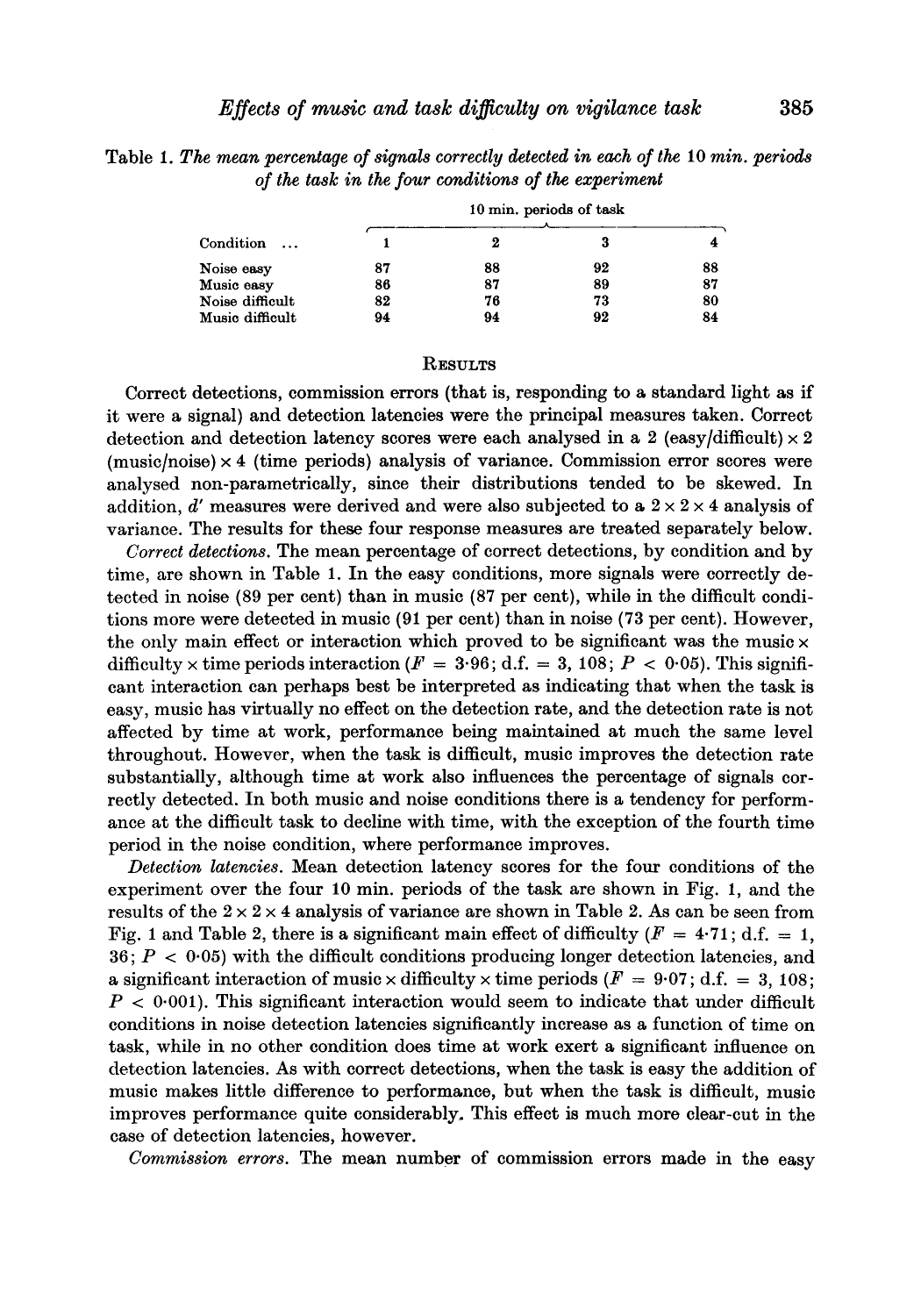

Fig. 1. Mean detection latencies in each of the 10 min. periods of the task in the four conditions **of the experiment.** 

|  |  |  |  | Table 2. Summary of $2 \times 2 \times 4$ analysis of variance for detection latencies |
|--|--|--|--|----------------------------------------------------------------------------------------|
|--|--|--|--|----------------------------------------------------------------------------------------|

| Source of variation                          | <b>S.S.</b> | D.F. | M.S.      | F        | $\boldsymbol{P}$ |
|----------------------------------------------|-------------|------|-----------|----------|------------------|
| Difficulty                                   | 1,210,898   | 1    | 1,210,898 | 4.71     | 0.05             |
| Music                                        | 366,911     |      | 366,911   | 1.45     | n.s.             |
| $Difficulty \times music$                    | 307,884     |      | 307,884   | $1 - 21$ | n.s.             |
| Error $(a)$                                  | 9,113,225   | 36   | 253.145   |          |                  |
| Trials                                       | 152.007     | 3    | 50,002    | 0.62     | n.s.             |
| $Difficulty \times trials$                   | 313,648     | 3    | 104,549   | $1 - 31$ | n.s.             |
| $Music \times trials$                        | 102,850     | 3    | 34,250    | 0.43     | n.s.             |
| $Music \times difficulty$<br>$\times$ trials | 2,161,578   | 3    | 720.526   | 9.07     | 0.001            |
| Error $(b)$                                  | 8,573,809   | 108  | 79,387    |          |                  |

conditions was greater for music **(12.40)** than for noise **(2.90),** although the difference did not prove to be significant (Mann-Whitney  $U$  test,  $P > 0.10$ ). Inspection of the raw data, revealed that of the **124** commission errors made in the ME condition, 109 were contributed by one subject. Commission errors were more evenly distributed in the difficult condition and here, using a Mann-Whitney *U* one-tailed test, significantly more  $(P < 0.05)$  commission errors were made in music  $(98.3)$  than in noise (38.0). In the difficult conditions, the commission error rate declined significantly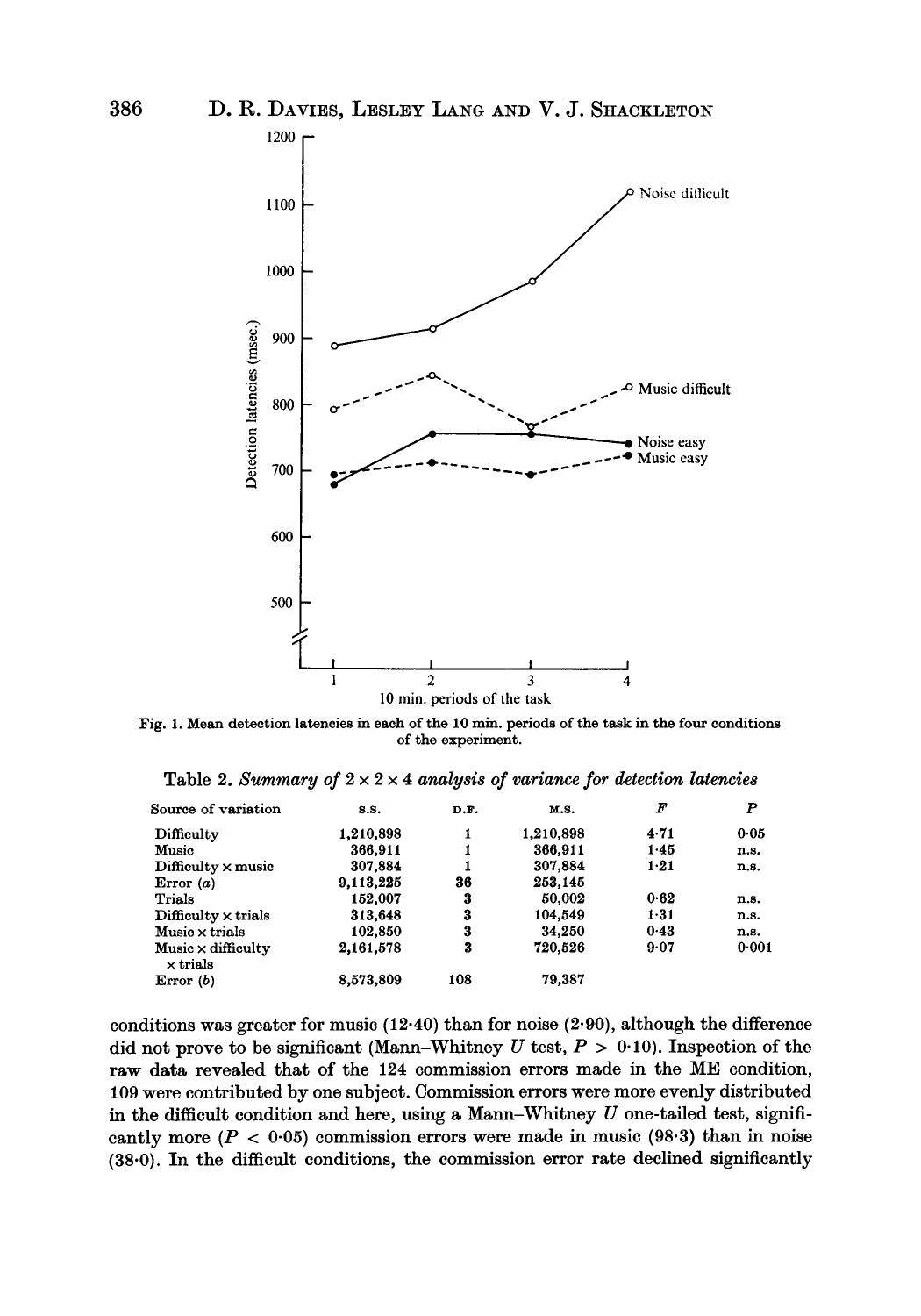| Condition<br>$\cdots$ | 10 min. periods of task |       |       |           |  |
|-----------------------|-------------------------|-------|-------|-----------|--|
|                       |                         | 2     | 3     |           |  |
| Noise easv            | 4.673                   | 4.516 | 5.648 | 4.852     |  |
| Music easy            | 4.455                   | 4.596 | 4.212 | 4.725     |  |
| Noise difficult       | 3.038                   | 3.005 | 2.853 | $3 - 632$ |  |
| Music difficult       | 2.779                   | 2.940 | 3.025 | 2.478     |  |
|                       |                         |       |       |           |  |

Table **3.** *Mean d' values for each* of *the* **10** *min. periods* of *the task in the four conditions of the experiment* 

with time at work (Wilcoxon  $T$  tests,  $P < 0.05$  in each case) while no such decline was apparent in the easy conditions, where the error rate remained fairly stable throughout.

*d' measures. d'* scores, by condition and by time, are shown in Table **3.** Values of *d'*  for each subject for each **10** min. subperiod of the task were calculated using Freeman's tables (Freeman, **1964).** In cases where a subject made no false positive responses during a subperiod, the lowest probability of making a false positive given by Freeman, **0.0001,** was used to arrive at a value of *d'.* This procedure is a very approximate one, but it does allow comparisons to be made between the difficult and easy conditions of the present experiment. However, since such a procedure yields very large values of  $\beta$ , which are markedly different from those obtained in psychophysical experiments (Green & Swets, **1966),** and in any case the assumption of the operating characteristic would be arbitrary, analyses of  $\beta$  were not proceeded with. The results of the  $2 \times 2 \times 4$  analysis of variance indicated that there was a significant effect of difficulty  $(F = 14.93$ ; d.f.  $= 1, 36$ ;  $P < 0.001$ ) but no other main effect or interaction proved to be significant. **As** might be expected, values of *d'* are significantly lower when the task is difficult than when it is easy.

#### **DISCUSSION**

The results of the present study suggest, firstly, that for this task, the measure most sensitive to the effects of an environmental variable is detection latency. This measure is also the only one to show a typical 'vigilance decrement' and then only in noise in the difficult version of the task. Music abolishes this decrement, howevera result that is in accord with the findings of Wokoun **(1963, 1969),** although he did not vary task difficulty. Broadly similar results, although the effect is less marked, are found for correct detections. Neither the finding concerning detection latencies nor that concerning correct detections are in accord with McGrath's **(1963)** finding that in a more difficult version of a sensory vigilance task music no longer improves, but tends to impair, monitoring performance as measured in that experiment by detection rate. However, as noted previously, McGrath made his task more difficult by increasing stimulus presentation rate and reducing stimulus duration, rather than by reducing the intensity difference between signal and non-signal.

When experiments which have measured detection latencies to signals of different intensities are examined, it appears that low intensity signals (at or near threshold) are associated with progressively longer detection latencies as a function of time on task. Lisper *et al.* **(1972),** for example, using a *2* hr. auditory monitoring task, found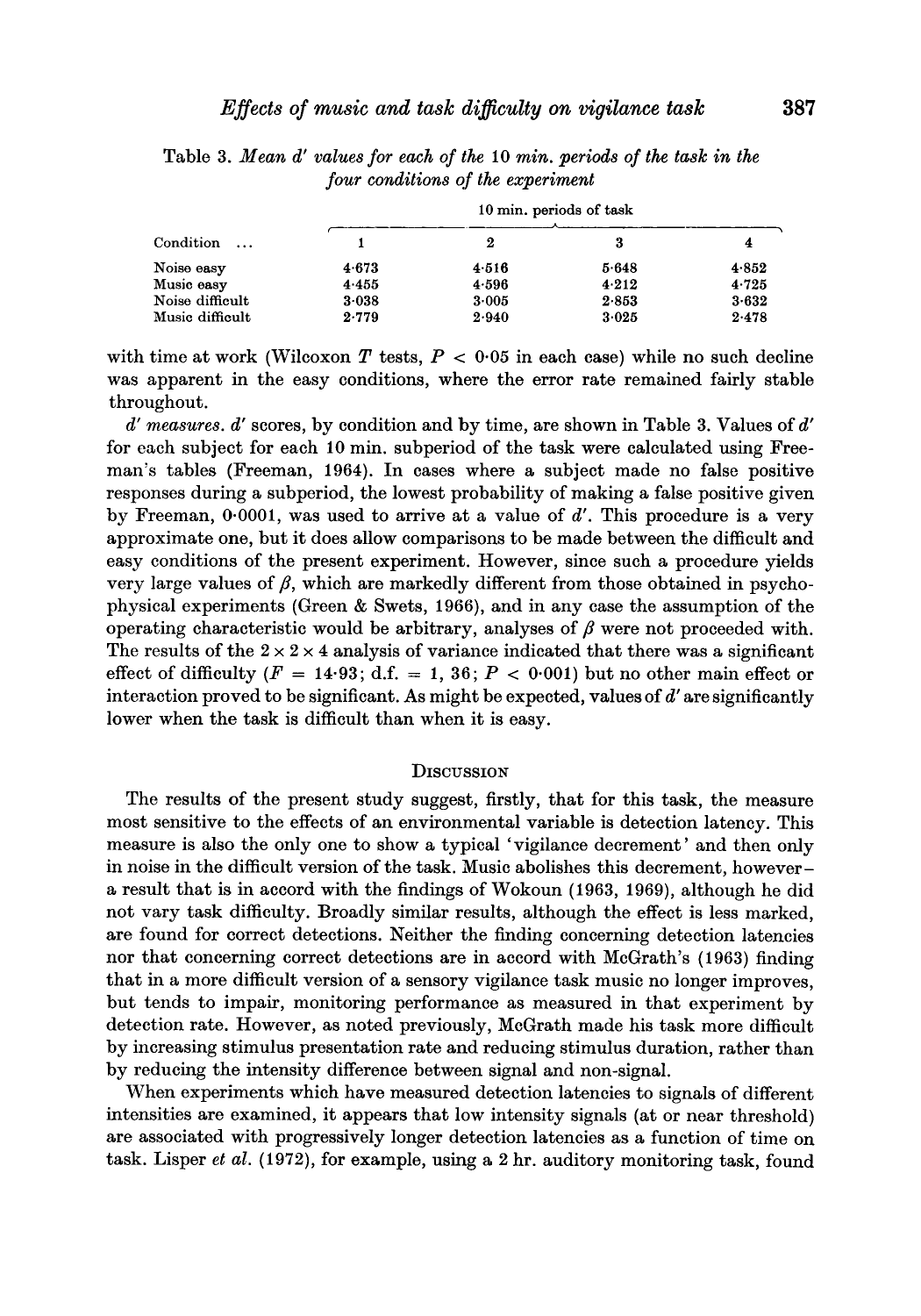### **888 D. R. DAVIES, LESLEY LANG AND V. J. SHACKLETON**

that despite an extremely high signal frequency of 240/hr., detection latencies to threshold signals showed a sharp increase over time, while signals of higher intensities showed a much slower rate of increase. The most intense signals used (88 db) were associated with the shortest reaction times throughout and the threshold signals the longest. In a similar experiment, also using an auditory monitoring task, Loeb & Schmidt **(1963)** found that the progressive increase in reaction times to low intensity **(10** db) signals could be prevented by administering true knowledge of results by means of signal lights which informed the subject whether the response he had just made was faster or slower than his previous response. Pseudo feedback, bearing no relation to actual speed of response, was also found to be helpful in preventing an increase in latency, although its effect was not **as** marked **as** was that of genuine feedback.

It has been suggested that knowledge of results provides information about the range of inter-signal intervals used in a particular vigilance task and hence enables the observer to build up expectancies about when signals will occur (Baker, **1963).**  However, since false feedback often exerts a significant effect upon indices of vigilance performance, as in Loeb and Schmidt's experiment, it appears that the administration of knowledge of results, whether true or false, tends to produce an enhancement of motivation. Thus the effects of knowledge of results upon performance in vigilance and related tasks are likely to be due in part to incentive effects which result in increases in arousal (Poulton, **1966).** Knowledge of results cancels to some extent the effects of sleep deprivation but augments the effects of loud noise **(100** db) upon performance at the five-choice serial reaction task (Wilkinson, **1961, 1963).** 

The best interpretation of the present results is probably also in terms of arousal. The effect of music upon detection latencies in the more difficult version of the task is the same as the effects of true and, to a lesser extent, false knowledge of results in Loeb & Schmidt's **(1963)** experiment. Since it appears that a possible interpretation of their results can be made in terms of arousal, this explanation may also be advanced for the effects of music in the present study. The beneficial effects of music only appear with the difficult version of the task, which also employed a **less** intense signal. It thus seems that either a more intense signal, or music, can cancel out the decrement in detection latencies.

Finally, the fact that there is **a** main effect of difficulty upon detection latencies, with detection latencies to more difficult and/or less intense signals being greater, is in accord with previous work. It is reasonable to suppose that in the difficult version of the task it was the brightness discrimination between the signal and non-signal that proved difficult, as implied by the main effect of difficulty upon *d'* values. This also results in more commission errors being made, and music appears to increase this tendency, although this finding contrssts with that of Davies *et* al. **(1969).** However, their task was a cognitive one, and the effect on commission errors only appeared in more extraverted subjects. The present task is a sensory one and the results were not analysed in terms of temperament. Differences in commission error rates between different **types** of vigilance task would appear to warrant further investigation.